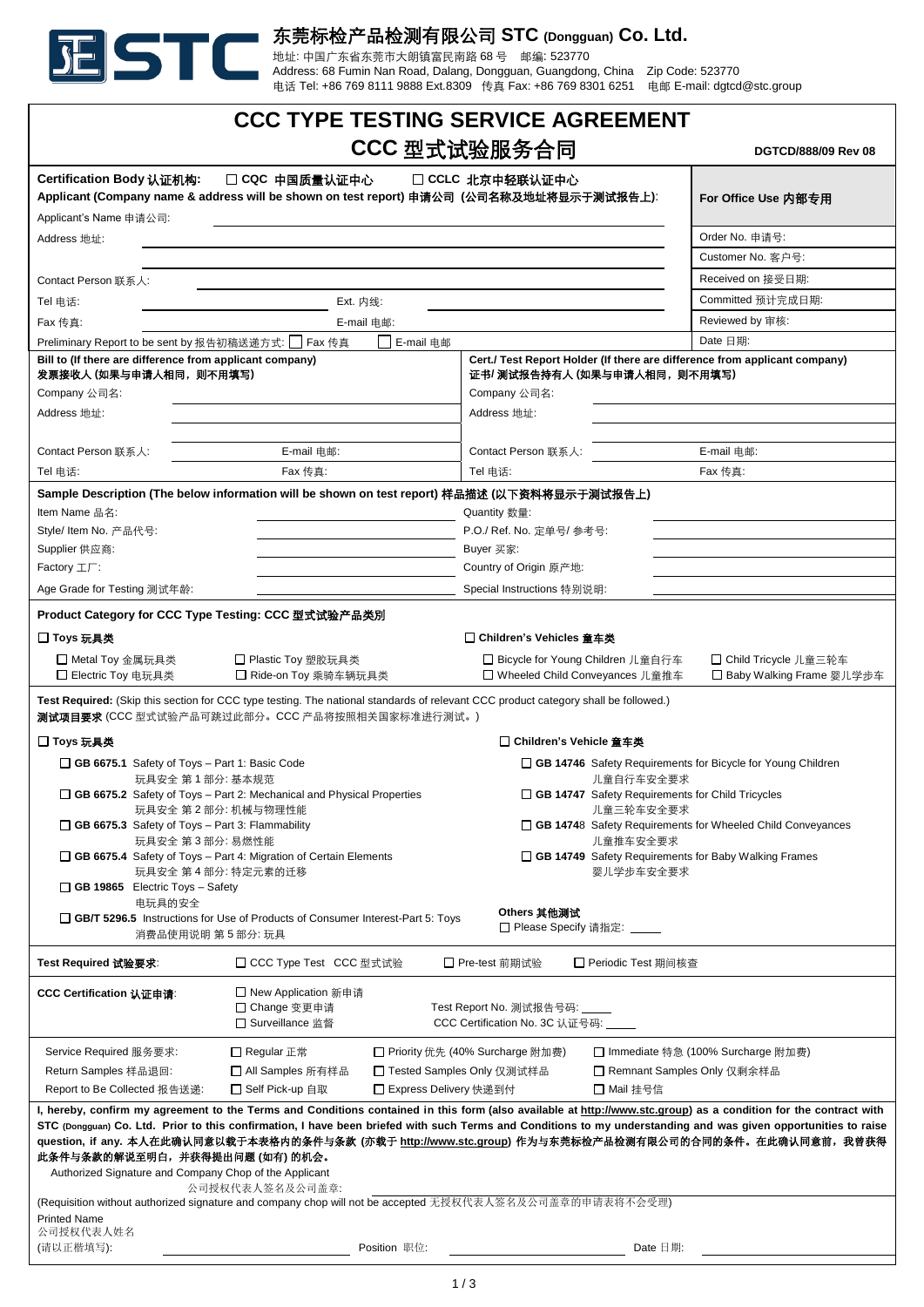## 测试的普通条款

东莞标检产品检测有限公司(以下简称"本公司")替客户进行所需测试或检定时,当根据以下条款进行,惟本公司亦保留拒绝接受任何客户有关测试或检定的委托,并毋须给予任何理由:

- 1. 本公司只为给予本公司指示的某客户或机构(以下简称"该客户")提供服务。除非获得该客户的授权,任何人士皆没有权利向本公司给予任何指示,尤其有关该测试的范围、报告及证书的送达方面。
- 2. 所有须接受测试或检查测试。<br>2. 所有须接受测试或检查测试,没有及其实实现在可以在实力的规定,这样的问题,它可以说明试试验完全。 下若该客户未能于测试报告的签发日期起计的 30 日内提取有关物资或设备(若该物资属于易消耗性质,例如食物及水的样本,有关时限则为 7 日),本公司可以酌情弃置该物资或设备及毋须赔偿该客 户。
- 3. 该客户在本公司提供服务前或正在服务时,须遵守以下条款:
	- (a) 提供及时的指示和足够的资料,务求令本公司能提供有效的服务;
	- (b) 在本公司的要求下,提供任何设备及人员,让本公司能有效地提供服务;
	- (c) 采取所有必须的行动,以消除或补救任何会阻碍本公司提供服务的事物;
	- (d) 预先通知本公司有关该样本或进行测试时据涉及的真确或潜在危险;
	- (e) 为本公司的员工或代表提供所有必须的通行,令致本公司能有效地提供该客户所需的服务;
	- (f) 在本公司提供该服务期间,确保在本公司提供服务的有关环境、地点及其装臵的安全措施已经执行;
	- (g) 无论本公司已否发出测试报告或证书,该客户须充分履行其与其他方所签订的合同(如销售合同)的责任,否则本公司毋须向该客户承担任何责任。
- 4. 在本公司接受该客户委托的前提下,本公司将会发出测试报告及证书,在该客户委托范围内呈报本公司的意见;惟本公司毋须在该客户的委托范围以外呈报任何事实。该客户须提交充足和准确的测试样本 资料给本公司,否则本公司不会对证书和/ 或报告上的任何有关错误负上任何责任。
- 5. 本公司是被该客户不可撤换地授权以本公司的酌情方法送达测试报告或证书予该客户所指定的或由本公司根据实际情况、行业习惯、习性或是一般做法而决定的其他地方。
- 6. 本公司将以保密的方法处理及签发有关测试报告予客户。在未得本公司的同意下,该测试报告不得作全部或部分翻制,或作宣传或其他未经本公司许可的用途。当该客户从本公司收到有关测试报告后,可 以展示或传送资测试将告的成证标告的核证版本予其顾客、供应商或其他直接有关人十。在不影响第 7 条款的前提下,除非被有关政府机构、法律或法庭命令所要求,本公司在未经客户 的同意前,将不会与其他方就测试报告的内容进行任何讨论、书信的往来或透露。
- 7. 除非该客户在递交申请书时以书面反对,本公司将有权透露有关测试的文件及/ 或档案予任何第三者认证/ 认可机构作审核或其他相关用途。本公司无须因透露文件及/ 或档案的内容负上任何责任。
- 8. 在不影响第 7 条款的前提下,本公司承诺对在实验室活动中获得或产生的所有该客户信息承担管理责任:
	- (a) 本公司会将其准备公开的信息事先通知该客户。除该客户公开的信息,或本公司与该客户有约定(例如:为回应投诉的目的,或第 7 条款所述的情况),其他所有信息都被视为专有信息,会予保 密。
		- (b) 当本公司依据法律要求或合同授权透露保密信息时,会将所提供的信息通知到相关该客户或个人,除非法律禁止。
		- (c) 本公司从该客户以外渠道(如投诉人、监管机构)获取有关该客户的信息时,会在该客户和本公司间保密。除非信息的提供方同意,本公司会为信息提供方(来源)保密,且不会告知该客户。
		- (d) 本公司人员,包括委员会委员、合同方、外部机构人员或代表本公司的个人,会对在实施实验室活动过程中获得或产生的所有信息保密,法律要求除外。
- 9. 假若该客户准备利用本公司所签发的测试报告在司法或仲裁程序上,该客户于呈交样本予本公司作测试前必须明确阐述此用途。
- 10. 除非本公司的确进行抽样测试及于有关测试报告内阐明此项事实,该测试报告只适用于已被测试的样本,而不适用于大量额度的有关货品。
- 11. 当该客户要求针对检测作出与规范或标准符合性的声明时(如通过/ 未通过,在允许限内/ 超出允许限),除非规范或标准本身已包含判定规则或该客户另有指定,本公司将采用 ILAC-G8 指导文件(及/或 在电工类测试领域时的 IEC Guide 115)作为判定规则。采用 ILAC-G8 文件时,如果测量值加/减覆盖率概率为 95%的扩展不确定度时与判定限值重叠,则不能进行符合性声明。有关该文件的资料可以从 本公司取得。
- 12. 任何记载该客户与其他方相互关系的文件(如销售合同、信用状、运载证明书),本公司一概视为纯粹资料,将不会影响本公司接受该客户所委托的服务范围或责任。
- 13. 假若该客户并未指定该测试所应用的测试方法或标准,本公司将会自行选择适当的方法或标准;有关该测试方法的资料可以从本公司取得。
- 14. 在本公司或其他进行测试的地方或在往返本公司与该进行测试地方的期间,假若物资、设备或财物发生任何损失或损坏,无论是否由于本公司的雇员、职员、代理或独立承包商的任何行为、疏忽或失职所 造成,本公司的雇员、职员、代理或独立承包商皆毋须负上任何责任及不会遭受任何追讨。
- 15. 本公司对由于利用本公司所签发的任何测试报告或通讯内的资料而造成的损失,概不会承担任何责任。
- 16. 在不影响第 14 和第 15 条款的前提下,本公司就任何损失所承担的赔偿总额将不会超过与该追讨有关的本公司可收取服务费用的 5 倍;本公司的赔偿责任亦绝对不会包含任何该客户的间接、特殊或随后 引致的损失(即并非由事故立刻造成,但其结果导致的破坏或损失)。
- 17. 假若本公司被任何非本公司能控制的因素导致未能提供该测试服务,而该测试服务亦已备受委托或有关协议已经协定,该客户仍须向本公司支持以下费用: (i) 所有本公司已付的与该测试服务有关的费用及支出;
	- (ii) 与本公司已经提供的测试服务成比例的部分已协议的该测试服务费用或佣金;同时本公司毋须继续承担有关该测试服务中尚未完成的部分或全部责任。
- 18. 除非有关追认是在与该追讨有关的本公司所提供服务的日期起计的一年内提出,或是由本公司应该提供服务的日期起计的一年内提出,本公司将毋须就该追讨负任何赔偿责任。
- 19. 该客户同意本公司并不纯因与该客户建立合约关系或提供测试服务而代替该客户承担向其他方的责任。此外,本公司并非是保险承保人或担保人,将不承担有关的任何责任。
- 20. 就其他方提出任何追讨本公司、雇员、代理或独立承办商有关本公司提供或未能提供测试服务的任何损失或支出,而与该测试服务有关的追讨总额超过第 16 条款所订的赔偿限额,该客户须赔偿予本公司 上述追讨总额超出第 16 条款所订的赔偿限额的差额。
- 21. 假若该测试报告被不适当地运用,本公司将会保留权利撤回该测试报告,及采取任何适当的措施。
- 22. 该客户同意其委托本公司进行测试所得出之报告,并不能作为针对本公司法律行动的依据。
- 23. 本公司接纳及存档某样本是建基于肯定的基础,即该样本已经该客户投保或承担由于本公司在分析或处理该样本期间发生的火灾、盗窃或任何损失,并且不能向本公司或其职员、代理或独立承包商追讨任 何损失。
- 24. 假若该客户的要求令致有关该样本的测试须于该客户或任何第三方的实验室进行,则本公司只会代为传送有关该测试的结果,对其准确性概不负任何责任。如本公司只可证明该客户或任何第三方的实验室 已进行有关测试,则本公司只可确认某正确的样本已经被测试,而毋须为该测试的准确性负任何责任。
- 25. 假若本公司于提供测试服务的过程中需要未可预计的额外时间或支出,则本公司可以根据该基础向该客户收取额外的费用。
- 26. 本公司在提供测试服务期间所衍生的任何报告、证书或其他物资,其相关的所有法律产权(包括知识产权),皆由本公司所拥有。
- 27. 该客户应于本公司所发出的发票日期或由本公司以书面同意的特定日期内准时支持有关该测试的所有费用,否则该客户需要支付本公司发票日期起计至实际付款日期的利息(以每月 3 厘计)。该客户亦须 支付本公司用于追讨该笔欠款的所有费用,包括法律费用。
- 28. 当本公司收到该客户的请求,本公司可以电子媒介传递有关测试服务的结果,但该客户应注意,电子媒介传递不能保证其所含资料不会流失、延缓或被其他方截取。对于电子媒介传递导致其所含的任何资 料出现泄露、差误或遗漏,本公司将不会负任何责任。
- 29. 在有需要情况下,本公司可以将全部或部分测试服务向外承判予合资格的承办商,该客户若在呈交测试服务的申请表时未有提出对上述的反对,该客户将被视作同意上述本公司的安排。
- 30. 本公司根据有关该客户所需的测试或检定服务的个别情况,保留在上列所有普通条款上再增加特别条款的权力(此条款在该客户接获本公司的有关通知方生效)
- 31. 对于本公司和该客户因本协议所产生的任何争议或索赔或有关本协议之违反,终止或无效,这里的条款应优先于各方或其代理人先前于口头上或书面上已协议之任何其它条款。
- 32. 这里的条款适用于中华人民共和国法律,凡因它们产生的或与上述条款有关的任何争议应通过友好协商解决,如果协议不成,该争议应提交中国国际经济贸易仲裁委员会,按照申请仲裁时该会现行有效的 仲裁规则进行仲裁。仲裁裁决是是终局的,对双方均有约束力。仲裁费用应由败诉方承担。
- 33. 这里的条款若在英文或中文的版本上出现歧义,则以中文为准。

## 东莞标检产品检测有限公司确认

| 公司盖章及签名: |    |
|----------|----|
| 姓名及职务:   | 日期 |